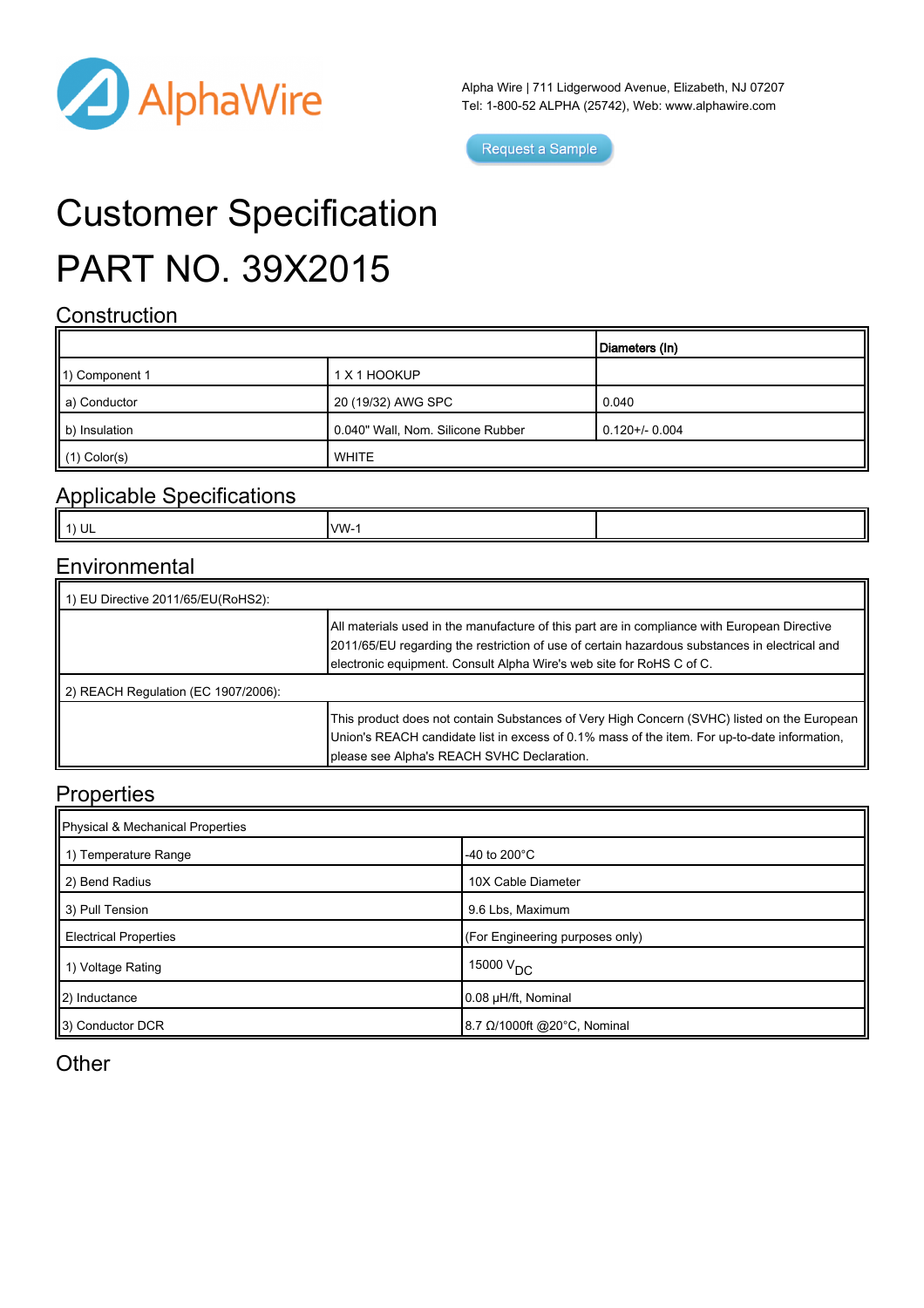| Packaging                                                                                             | Flange x Traverse x Barrel (inches)         |  |
|-------------------------------------------------------------------------------------------------------|---------------------------------------------|--|
| a) 1000 FT                                                                                            | 12 x 4.5 x 3.5 Continuous length            |  |
| b) 100 FT                                                                                             | $6.5 \times 2 \times 1.9$ Continuous length |  |
| c) Bulk(Made-to-order)                                                                                |                                             |  |
|                                                                                                       | [Spool dimensions may vary slightly]        |  |
| Notes:                                                                                                |                                             |  |
| a) Certain colors and put-up combinations may only be available by special order, minimums may apply. |                                             |  |

[www.alphawire.com](http://www.alphawire.com)

Alpha Wire | 711 Lidgerwood Avenue, Elizabeth, NJ 07207 Tel: 1-800-52 ALPHA (25742)

Although Alpha Wire ("Alpha") makes every reasonable effort to ensure their accuracy at the time of publication, information and specifications described herein are subject to errors or omissions and to changes without notice, and the listing of such information and specifications does not ensure product availability.

Alpha provides the information and specifications herein on an "AS IS" basis, with no representations or warranties, whether express, statutory or implied. In no event will Alpha be liable for any damages (including consequential, indirect, incidental, special, punitive, or exemplary) whatsoever, even if Alpha had been advised of the possibility of such damages, whether in an action under contract, negligence or any other theory, arising out of or in connection with the use, or inability to use, the information or specifications described herein.

#### ALPHA WIRE - CONFIDENTIAL AND PROPRIETARY

Notice to persons receiving this document and/or technical information. This document is confidential and is the exclusive property of ALPHA WIRE, and is merely on loan and subject to recall by ALPHA WIRE at any time. By taking possession of this document, the recipient acknowledges and agrees that this document cannot be used in any manner adverse to the interests of ALPHA WIRE, and that no portion of this document may be copied or otherwise reproduced without the prior written consent of ALPHA WIRE. In the case of conflicting contractual provisions, this notice shall govern the status of this document. ©2013 ALPHA WIRE - all rights reserved.